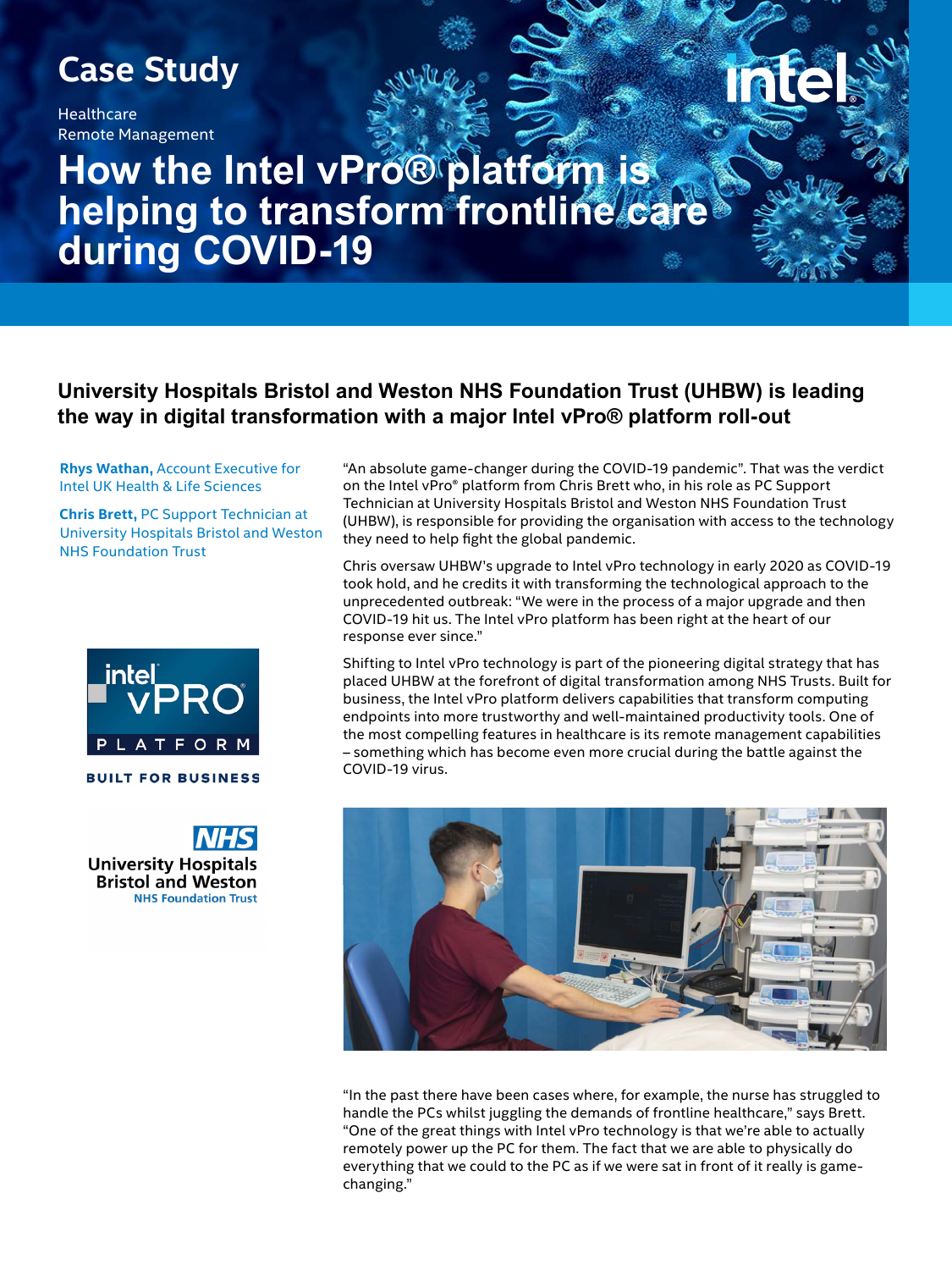**Case Study | How the Intel vPro® platform is helping to transform frontline care during COVID-19**



This level of support is possible thanks to Intel® Active Management Technology as part of the Intel vPro platform and Intel® Endpoint Management Assistant (EMA) which is one of the free tools made available by Intel. This technology enables device management on and off the corporate network, wired and wirelessly, and gives remote and more secure hardware-level access to every end-point device, even if the device is powered off or the operating system is not functioning properly. It is available in Intel vPro platform branded systems including desktops, all-in-ones, laptops and even in devices such as digital signs and kiosks.

"In the healthcare environment we know that Intel vPro technology can make a huge difference, helping to deliver fundamental benefits," said Rhys Wathan, Account Executive for Intel UK Health & Life Sciences. "From small clinics to large hospitals, this technology can support a more seamless way of working across multiple NHS sites with differing needs."

Among its many real-world benefits, the Intel vPro platform works with existing systems to provide a critical boost to remote management capabilities. Having to attend IT issues on site in a healthcare setting with rigorous cleanliness standards is a major pain point for IT teams. Often, they are only allowed access when there are no patients or medical staff present. "The slower their response, the longer a vital location might be out of action, whether that's an operating theatre or a clinic, which could potentially have a serious impact on patient outcomes," added Intel's Wathan. "The platform's remote management capabilities enable IT support technicians to give a more rapid response, meaning less downtime."

Minimising downtime can also have a positive impact on costs. As well as helping the IT team to respond more quickly, Intel vPro technology enables NHS Trust IT teams to make crucial time and cost savings. On-site visits can be especially costly, especially if IT staff have to attend outside of normal business hours. By negating the need for these, this technology acts as an efficient and low-cost resource for the NHS.

Intel has a dedicated Health & Life Sciences team whose role is to ensure that partners and customers are aware of the latest technology and how to get the best out of it. By tapping into the relevant expertise across the Intel ecosystem, the Health & Life Sciences team can draw on a range of key capabilities to support NHS Trusts with their business and technology challenges. In this particular case this means ongoing engagement between both parties and specific deployment aid so that UHBW can adopt the Intel vPro platform and adapt to using it in the most seamless and efficient way possible.

Intel vPro technology is an important element of the UHBW's wider digital transformation strategy. Formed in April 2020 following the merger of University Hospitals Bristol NHS Foundation Trust and Weston Area Health NHS Trust, UHBW has 13,000 NHS staff delivering clinical care to a core population of more than 500,000 people in Bristol, Weston and the South West<sup>1</sup>. One of 217 NHS Trusts<sup>2</sup> in the UK, UHBW had already begun a gradual shift towards Intel vPro technology before the pandemic hit, with the first major deployment lined up and ready to go in February. Unsurprisingly, the rollout was put on hold for a short time while priority was given to upscaling remote working and other urgent tasks. As a result, the deployment happened in mid-2020 with more than 200 Intel vPro technology-powered devices now deployed across multiple sites.

The initial roll-out included operating theatres at the Bristol Royal Infirmary (BRI) and Bristol Royal Hospital for Children (BRHC) plus three laboratories at BRI, Bristol Haematology and Oncology Centre (BHOC), and Radiopharmacy. This deployment also included Intensive Care Units (ICUs) at BRI, BRCH, Bristol Heart Institute (BHI) and St Michael's Hospital (STMH). With more form factors of PC available than before, UHBW is able to be more flexible with PC placement.

<sup>1</sup> University Hospitals Bristol and Weston NHS Foundation Trust: https://www.nhs.uk/Services/ Trusts/Overview/DefaultView.aspx?id=130

<sup>2</sup> NHS Providers, Confronting Coronavirus in the UK: https://nhsproviders.org/confronting-coronavirus-in-the-nhs/foreword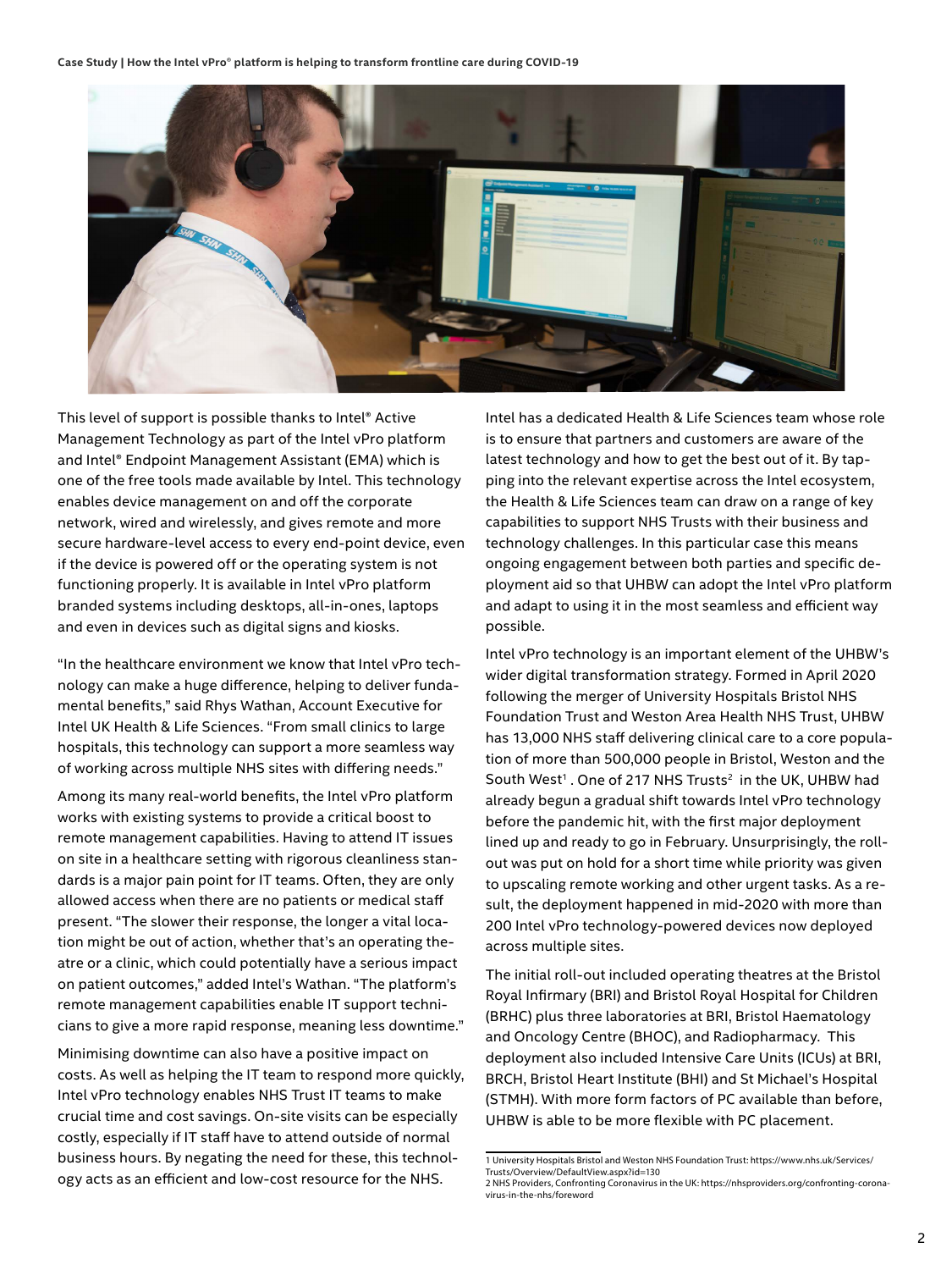**Case Study | How the Intel vPro® platform is helping to transform frontline care during COVID-19**



For example, they can be hidden behind display screens on the wall, negating the need for a large and cumbersome wallmounted box. With Intel vPro technology-powered display screens in meeting rooms, the IT team can respond to urgent requests and are able to give a rapid response remotely.

"We've got display screens running Intel vPro technology at central doctors' and nurses' stations so that they can see an instant overview of all the beds and the stats that they need," explains Brett. "That means they don't have to go to each bedside to see the PC showing the individual stats for each patient – they can see it all one place so that they know immediately where a response is needed."

Arguably, remote management has never been more critical than in the middle of pandemic. And although other solutions have been used in the past, Intel vPro technology is integrated at a hardware level. "While we've always had an ability to remotely control machines using software-based products, they had certain requirements," explains Simon Jones, Head of Support Services at UHBW. "They required the operating system and needed to have certain things running. So what Intel vPro technology has done for us is essentially plug that hole where a machine had fallen into a particular state. Previously, we would literally have had to go out and pick up the machine, reboot it manually and deal with any issues before physically taking it back. With Intel vPro, we can completely re-image a machine and get it back to a working state remotely."

The convenience offered by Intel vPro platform's hardwarelevel remote management capabilities is clearly a very powerful benefit for UHBW. The second key benefit of this robust remote management is that it strips away the need for IT support staff to mix with medical staff and patients. Even pre-COVID-19, this was already relevant for certain areas, such as ICU or labs with restricted access, where Personal Protective Equipment (PPE) was required. And since the pandemic hit, the need to reduce the risk of spreading the virus has inevitably become a priority in all healthcare settings. Electronic observa-

tion systems in UHBW's ICU units were previously overseen by Medical Equipment Management Organisation (MEMO) but are now looked after by the Information Management & Technology (IM&T) team. This means that contact can be kept to a bare minimum as the newer Intel vPro platform-based systems can be effectively managed without an IT engineer visit.

UHBW is no stranger to innovation and is something of a trailblazer in digital transformation. UHBW was chosen to be a Global Digital Exemplar (GDE) as part of an NHS programme to recognise some of the more digitally mature NHS Trusts. These NHS Trusts are awarded funding to help them accelerate the rest of their digital transformation journey. GDEs are internationally recognised NHS providers that deliver improvements in the quality of care, through worldclass use of digital technologies and information.

There are currently 17 NHS Trusts in the GDE programme and the idea is that they share their learning and experiences to enable other NHS Trusts to follow in their footsteps as seamlessly as possible. As a GDE, UHBW creates system-specific blueprints that are shared with other NHS Trusts to help accelerate their digital transformation and ultimately, save lives. "As a GDE, we can really be a pioneer for other NHS Trusts, and help pave the way," says Jones. "In the GDE programme we're partnered with 'Fast Follower' Trusts that can look at what we've done and learn from our mistakes to help them on digitalisation journey. Our Fast Followers include the Whittington Health NHS Trust in London."

The GDE programme is all part of the NHS's long-term digitalisation plan. In 2019, NHSX was formed to accelerate the widespread adoption of digital technology. NHSX aims to develop best practice and create an overarching IT strategy, something that has been split across multiple agencies in the past. The hope is that this shift towards digital across the NHS will help to diagnose diseases earlier, free up staff time and empower patients to take greater care of their own